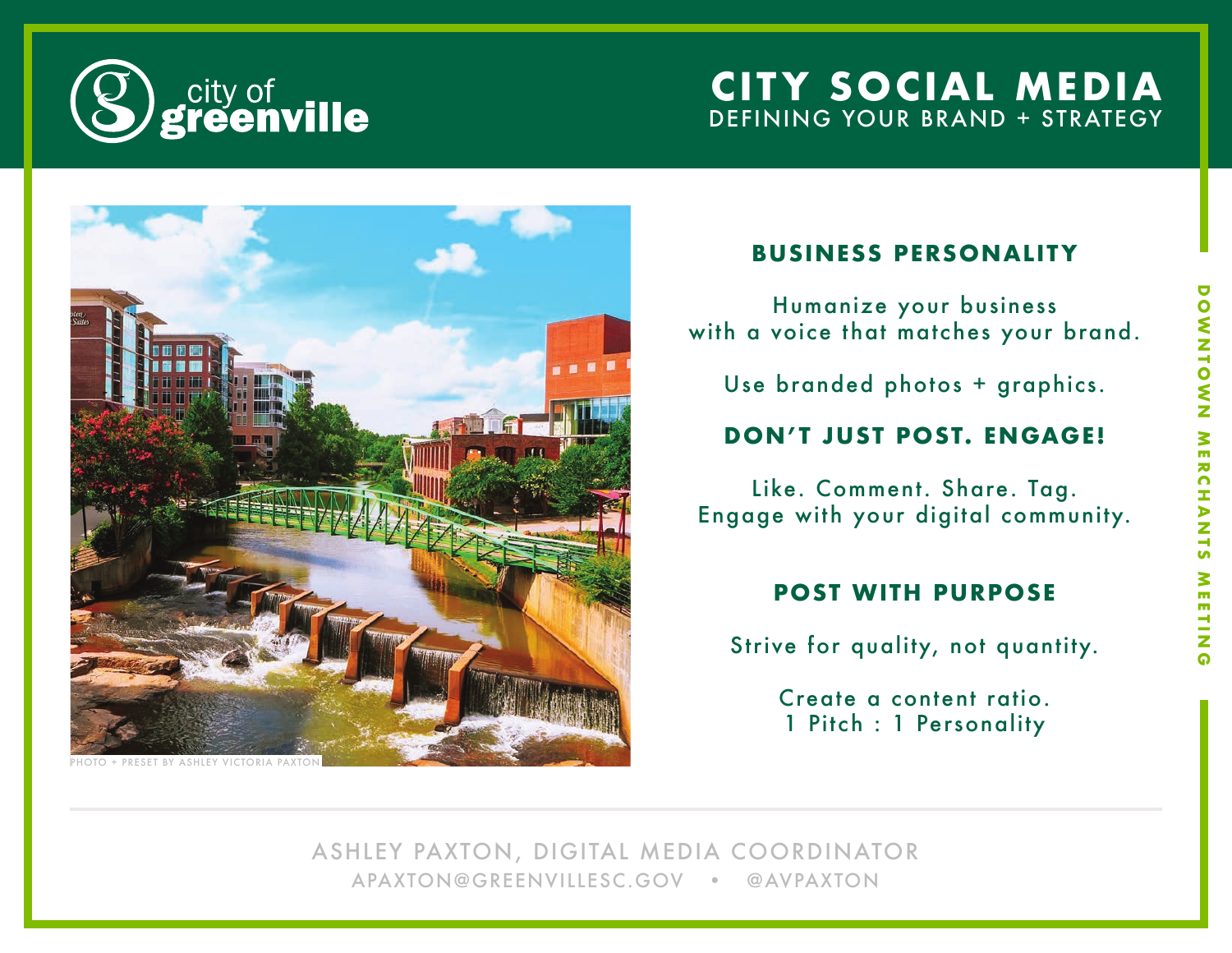

## **CITY SOCIAL MEDIA** CREATING YOUR CONTENT MIX

### **CHOOSE THE SOCIAL MEDIA NETWORK THAT IS RIGHT FOR YOU & KNOW WHAT CONTENT PERFORMS BEST**

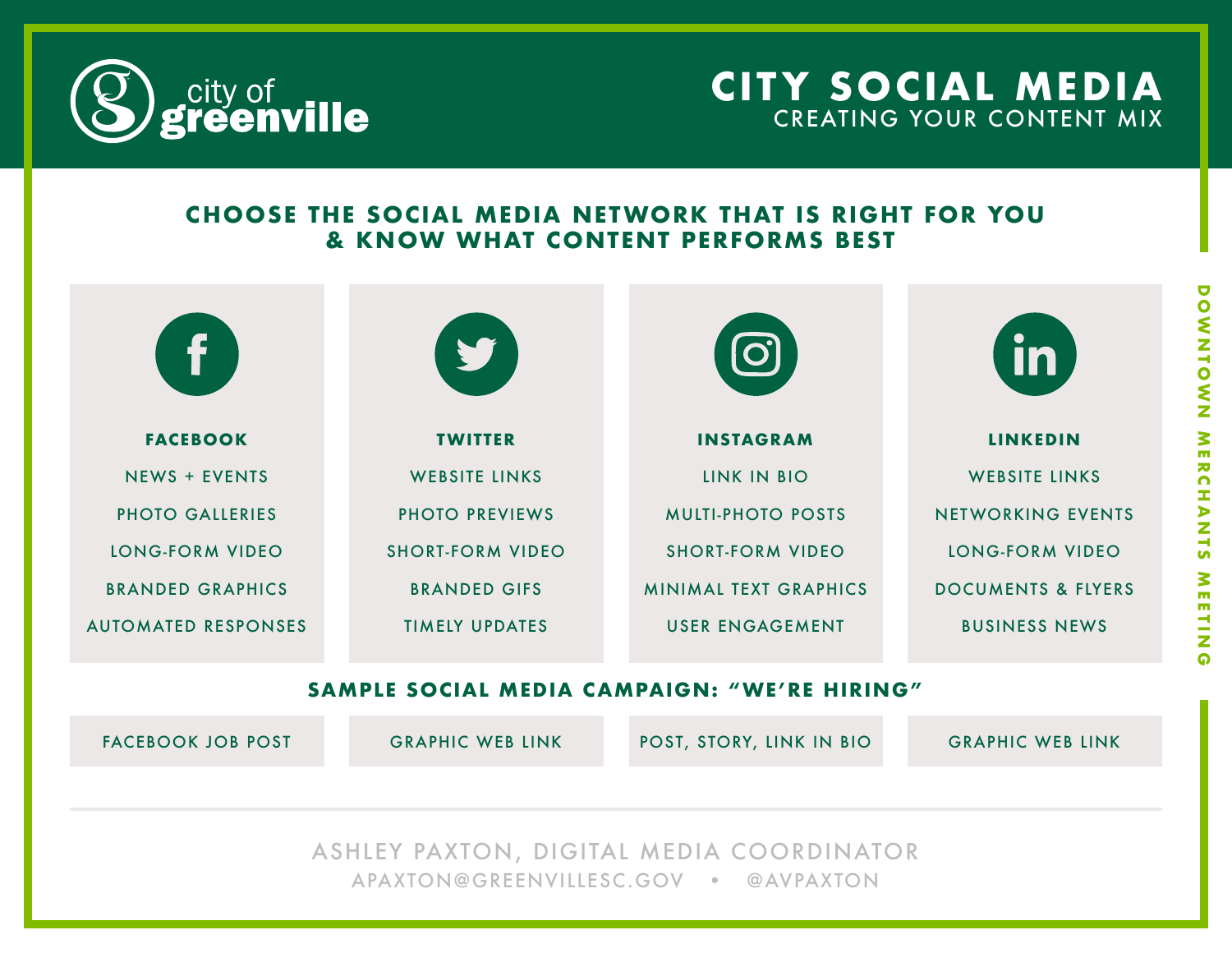# **CITY SOCIAL MEDIA** PLANNING FOR YOUR POSTS



| MONDAY | TUESDAY | WEDNESDAY | THURSDAY | FRIDAY | SATURDAY | SUNDAY |                                                |
|--------|---------|-----------|----------|--------|----------|--------|------------------------------------------------|
|        |         |           |          |        |          |        | <b>BEST TIMES</b><br><b>TO POST</b>            |
|        |         |           |          |        |          |        | Facebook<br>Tue / Wed / Fri<br>9 AM to 1 PM    |
|        |         |           |          |        |          |        | Twitter<br>Tue - Thu<br>9 AM to 11 AM          |
|        |         |           |          |        |          |        | Instagram<br>Mon - Fri<br><b>11 AM</b>         |
|        |         |           |          |        |          |        | LinkedIn<br>Tue - Thu<br>9 AM to 12 PM         |
|        |         |           |          |        |          |        | according to<br><b>Sprout Social</b><br>(2021) |

ASHLEY PAXTON, DIGITAL MEDIA COORDINATOR APAXTON@GREENVILLESC.GOV • @AVPAXTON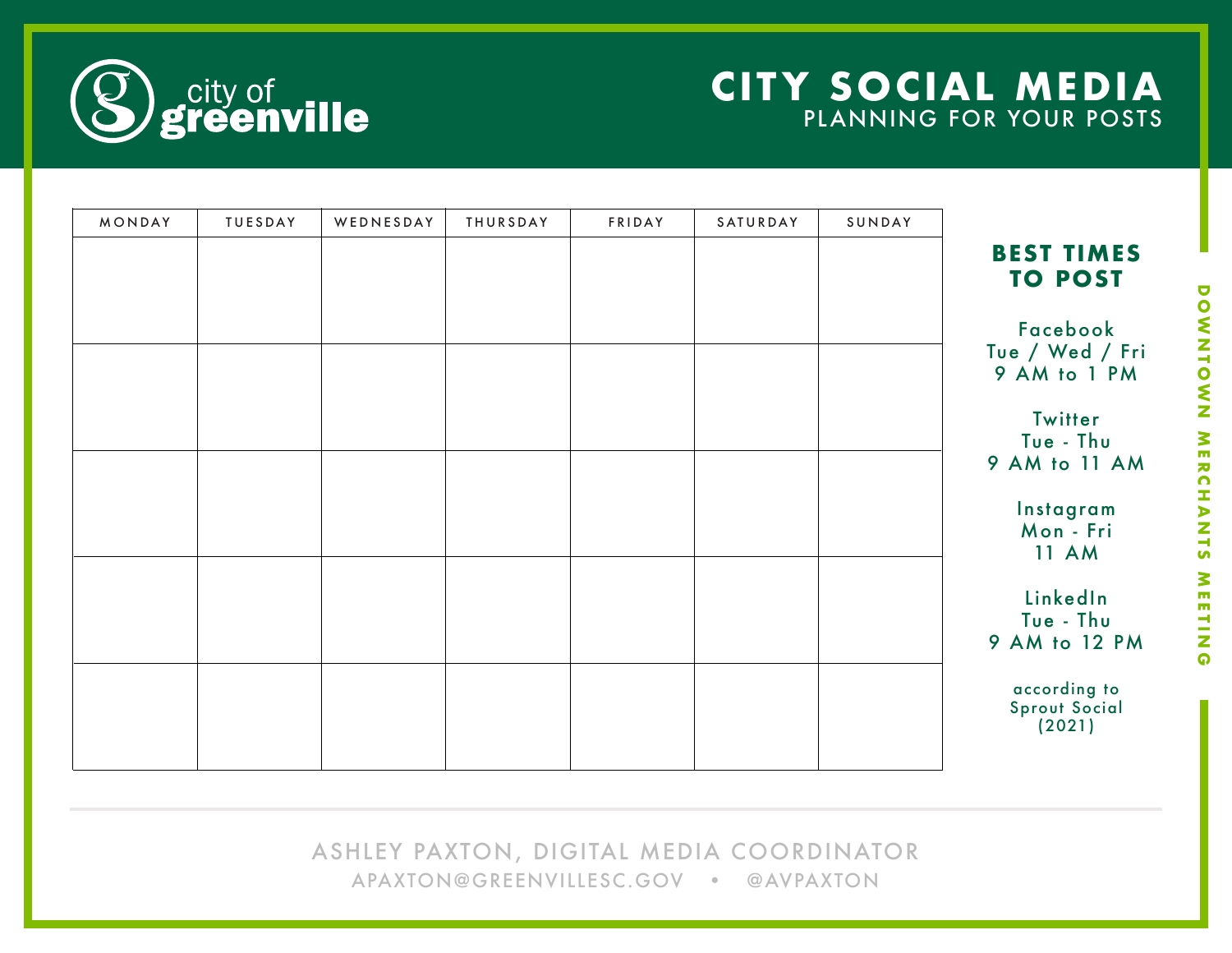

# **CITY SOCIAL MEDIA** MEASURING SOCIAL PERFORMANCE



#### **ENGAGEMENT:**

quality of interactions with users (likes, comments, shares, saves, profile visits, web + link clicks, etc.)

#### **REACH:**

# of unique users that have seen your post, at least once. This metric gives a good idea of what your audience finds valuable and interesting.

### **IMPRESSIONS:**

# of times your post was visible in a users timeline (may include multiple views by the same user).

ASHLEY PAXTON, DIGITAL MEDIA COORDINATOR APAXTON@GREENVILLESC.GOV • @AVPAXTON

358

542

270

13

 $\mathbf{1}$